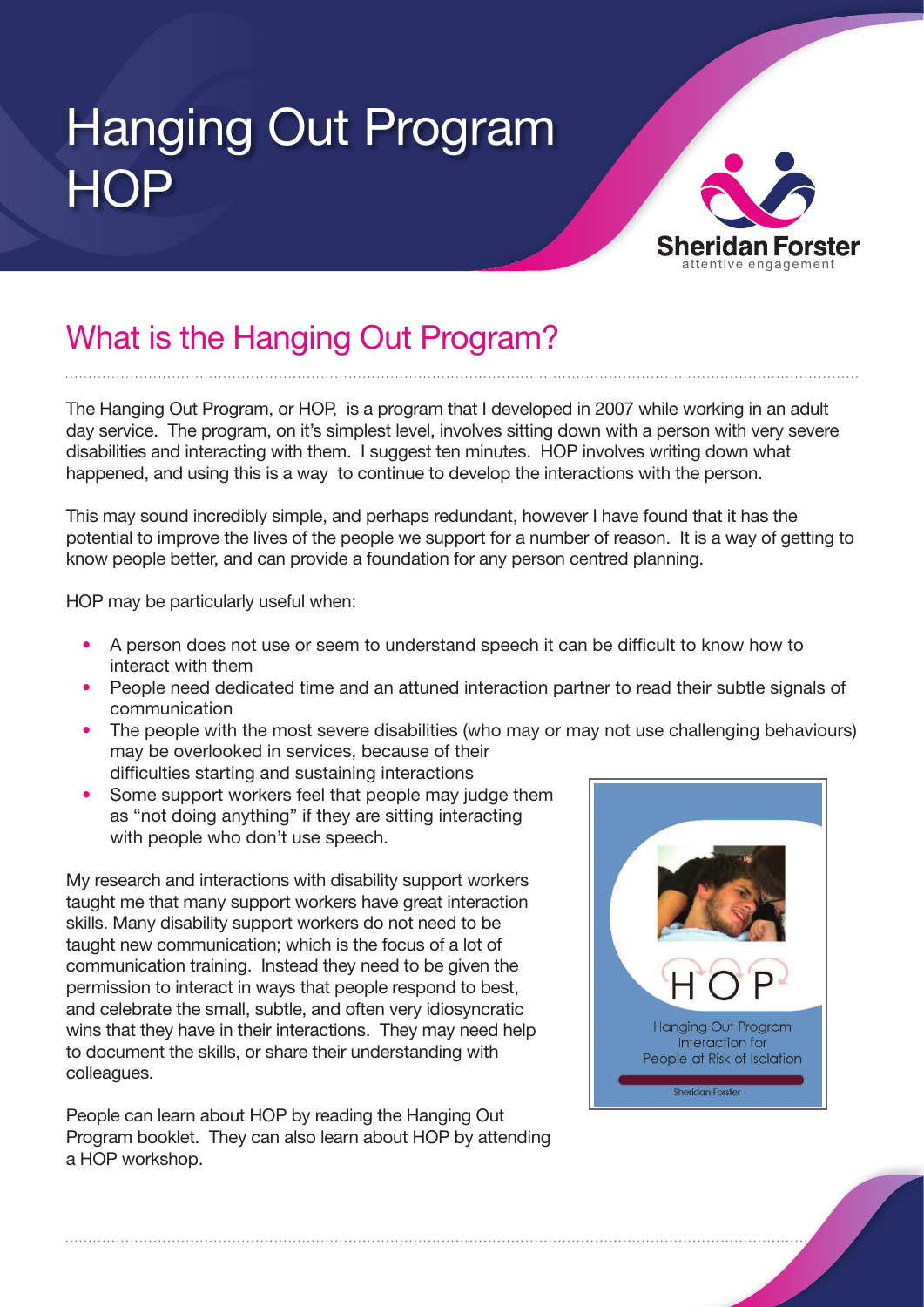### Hanging Out Program Workshop

#### What's involved in a Hanging Out Program workshop?

A Hanging Out Program workshop can be tailored for your workplace. The workshop suits small groups from 8 to 30 people).

I have chosen the word workshop, instead of training, because the session is very interactive. It is about exploring what a HOP session might feel like as both the person with a disability and the disability support worker.

The HOP workshop is also having robust discussion about the sorts of things that might impact on interactions with people with profound intellectual and multiple disabilities. We might talk about:

- What do you do if someone appears to be refusing interaction?
- What does your organisation say about social touch, and what do you think?
- How do you make interacting with the people with the most severe disabilities the responsibility of all staff, not just staff who work in their "room"?

Because the workshops involve lots of discussion, there is no death-by-powerpoint, and a projector is not necessary. If topics come out during the session that I might have further information on, I am happy to email information to you.

The workshops can run between 90 minutes to 2 hours.

Some services have enhanced their HOP workshop by inviting me to meet some of their service users. This is useful for a few reasons:

- I can refer directly to service users throughout the workshop
- I can feel and explore some of the challenges that may be encountered in interactions with some service users
- I can try and model different interaction ideas.

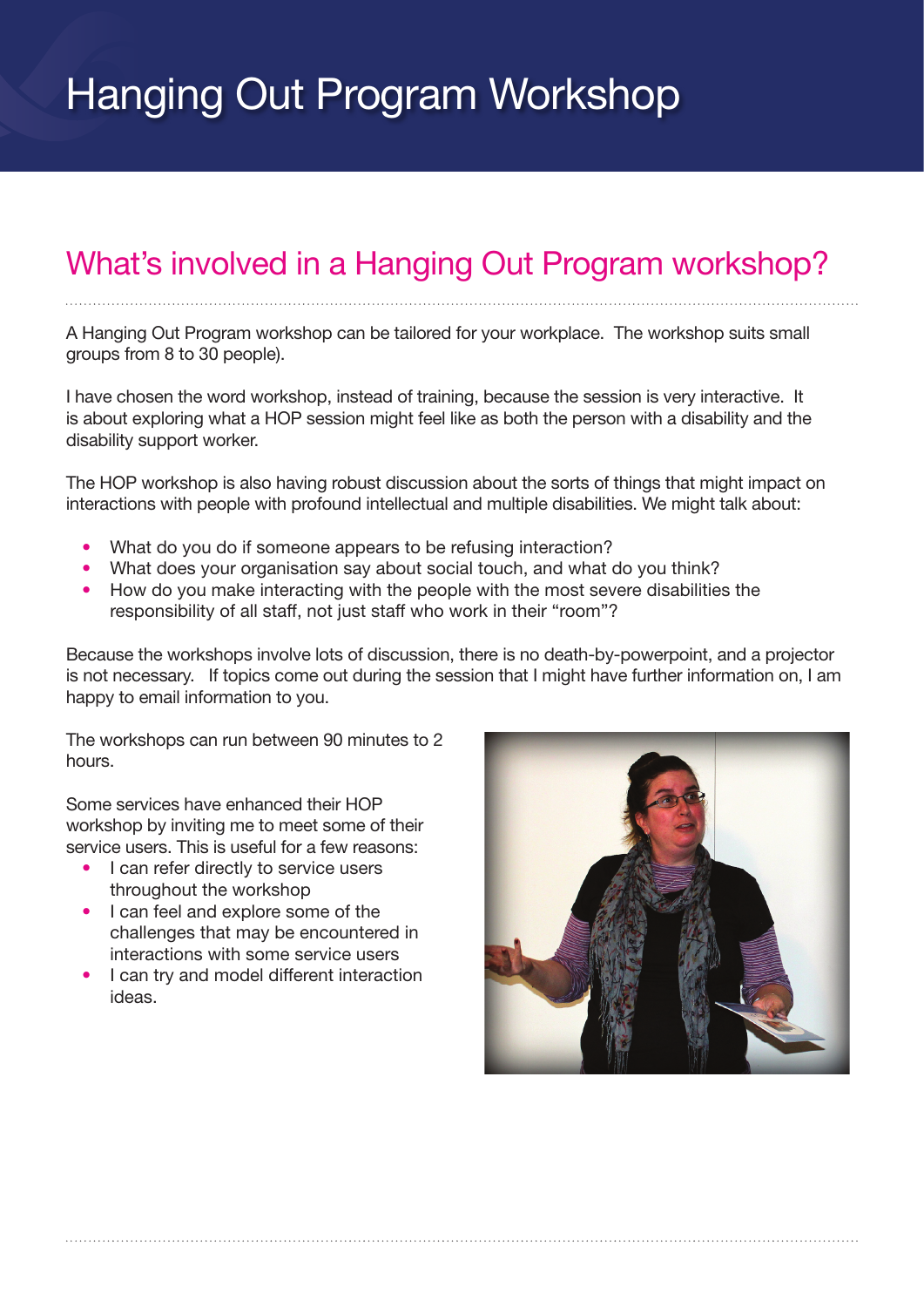

#### Payment models for a Hanging Out Program Workshop

I charge on an hourly basis. I charge \$250 / hour for face to face time, and \$120 / hour for travel time.

For example:

- A 90 minute HOP workshop would involve 2 hours of face to face time (30 minutes set up and follow up) =  $$500$ , plus travel time costed at  $$120/hr$
- A 2 hour HOP workshop would involve 2.5 hours of face to face time (30 minutes set up and follow up) =  $$625$ , plus travel costed at  $$120/hr$
- A 90 minute HOP workshop plus 2 hours spent meeting service users prior to the workshop, would be costed at 4 hours = \$1000, plus travel time.

The HOP booklet can be downloaded by services for free. If hard copies are required, these will be charged extra at \$3/ copy.

A two page hand out is used on the day. I can email this to you, so that you can print it for your staff.

I am able to provide brief after session support through emails or phone calls for no extra cost.